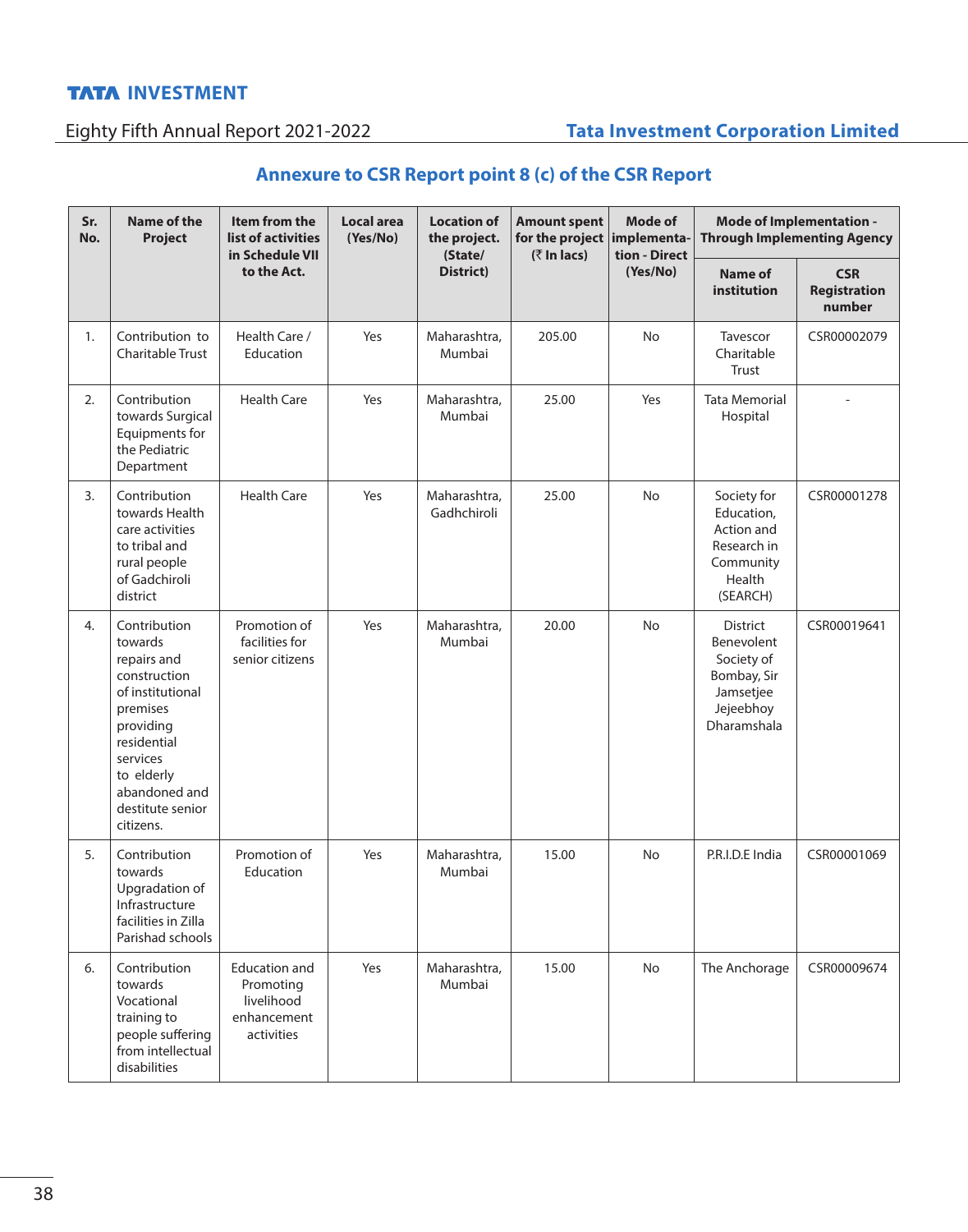

Notice Board's Report Report on Corporate Governance Standalone Financial Statements Consolidated Financial Statements

| Sr.<br>No. | <b>Name of the</b><br>Project                                                                                                                                           | Item from the<br>list of activities<br>in Schedule VII<br>to the Act.        | <b>Local area</b><br>(Yes/No) | <b>Location of</b><br>the project.<br>(State/<br>District) | <b>Amount spent</b><br>for the project implementa-<br>$($ ₹ In lacs) | <b>Mode of</b><br>tion - Direct<br>(Yes/No) | Mode of Implementation -<br><b>Through Implementing Agency</b> |                                      |
|------------|-------------------------------------------------------------------------------------------------------------------------------------------------------------------------|------------------------------------------------------------------------------|-------------------------------|------------------------------------------------------------|----------------------------------------------------------------------|---------------------------------------------|----------------------------------------------------------------|--------------------------------------|
|            |                                                                                                                                                                         |                                                                              |                               |                                                            |                                                                      |                                             | Name of<br>institution                                         | <b>CSR</b><br>Registration<br>number |
| 7.         | Contribution<br>towards the<br>running of<br>the Municipal<br>schools<br>providing free<br>education to<br>children and<br>training to<br>teachers                      | Promotion of<br>education                                                    | Yes                           | Maharashtra,<br>Mumbai                                     | 15.00                                                                | No                                          | Muktangan<br><b>Education Trust</b>                            | CSR00000732                          |
| 8.         | Contribution<br>towards<br>renovation of<br>crematorium<br>offering free-of-<br>cost, dignified<br>funeral and<br>cremation<br>services to<br>bereaved<br>families      | Promotion of<br>environmental<br>sustainability,<br>ecological<br>balance    | Yes                           | Maharashtra,<br>Mumbai                                     | 15.00                                                                | <b>No</b>                                   | Hiralal Parekh<br>Parivar Charity<br>Trust                     | CSR00000249                          |
| 9.         | Contribution<br>towards<br>procurement<br>of Surgical<br>Equipments for<br>Department of<br>Neurosurgery                                                                | <b>Health Care</b>                                                           | Yes                           | Maharashtra,<br>Mumbai                                     | 12.00                                                                | Yes                                         | Sir J. J. Group<br>of Hospitals                                |                                      |
| 10.        | Contribution<br>towards<br>development<br>of Smart Class<br>Rooms and<br>upgrading other<br>facilities                                                                  | Promotion of<br>education                                                    | Yes                           | Gujarat,<br>Navsari                                        | 10.00                                                                | <b>No</b>                                   | Bai Navajbai<br>Tata<br>Zoroastrian<br>Girls School            | CSR00006224                          |
| 11.        | Contribution<br>towards training<br>programs for<br>developing skills<br>and financial<br>independence<br>of children<br>suffering from<br>intellectual<br>disabilities | <b>Education and</b><br>Promoting<br>livelihood<br>enhancement<br>activities | Yes                           | Maharashtra,<br>Mumbai                                     | 10.00                                                                | No                                          | Together<br>Foundation                                         | CSR00006736                          |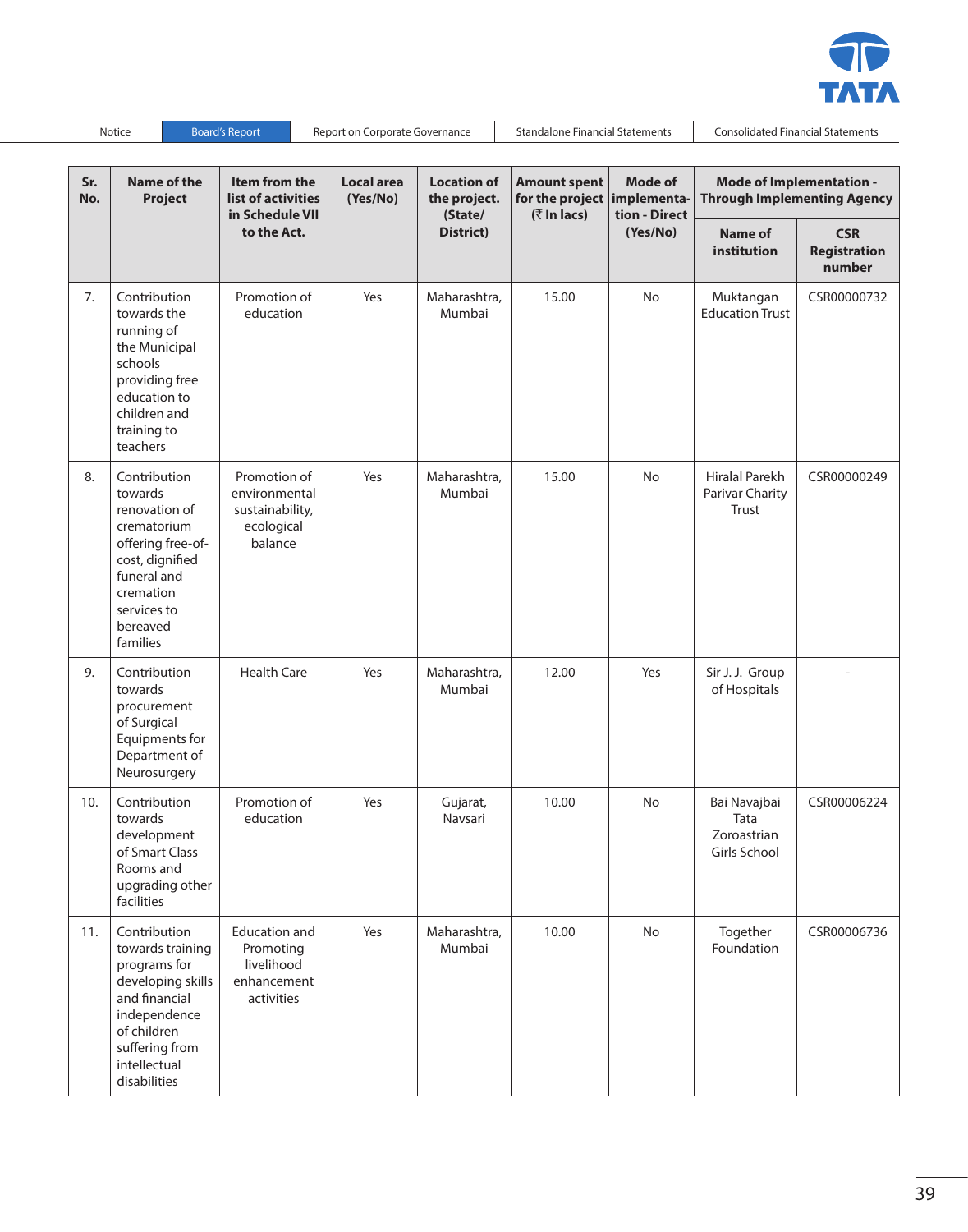### **INVESTMENT**

# Eighty Fifth Annual Report 2021-2022 **Tata Investment Corporation Limited**

| Sr.<br>No. | <b>Name of the</b><br><b>Project</b>                                                                                                                                                      | Item from the<br>list of activities<br>in Schedule VII<br>to the Act. | <b>Local area</b><br>(Yes/No) | <b>Location of</b><br>the project.<br>(State/<br>District) | <b>Amount spent</b><br>for the project implementa-<br>$($ ₹ In lacs) | Mode of<br>tion - Direct<br>(Yes/No) | Mode of Implementation -<br><b>Through Implementing Agency</b>                                                                   |                                             |
|------------|-------------------------------------------------------------------------------------------------------------------------------------------------------------------------------------------|-----------------------------------------------------------------------|-------------------------------|------------------------------------------------------------|----------------------------------------------------------------------|--------------------------------------|----------------------------------------------------------------------------------------------------------------------------------|---------------------------------------------|
|            |                                                                                                                                                                                           |                                                                       |                               |                                                            |                                                                      |                                      | <b>Name of</b><br>institution                                                                                                    | <b>CSR</b><br><b>Registration</b><br>number |
| 12.        | Contribution<br>towards<br>sponsorship of<br>Computers in<br>learning center<br>to train students<br>with Intellectual<br>Disability                                                      | Promotion of<br>education                                             | Yes                           | Maharashtra,<br>Mumbai                                     | 8.75                                                                 | <b>No</b>                            | The Victoria<br>Memorial<br><b>School For The</b><br>Blind                                                                       | CSR00000705                                 |
| 13         | Contribution<br>towards<br>maintenance of<br>family units of<br>cancer children                                                                                                           | Promotion<br>of healthcare<br>including<br>preventive<br>healthcare   | Yes                           | Maharashtra,<br>Mumbai                                     | 7.50                                                                 | No                                   | St. Jude India<br>Childcare<br>Centres                                                                                           | CSR00001026                                 |
| 14         | Contribution<br>towards Surgical<br>Equipments<br>for operation<br>theatres in<br>animal hospital                                                                                         | Animal Welfare                                                        | Yes                           | Maharashtra.<br>Mumbai                                     | 7.00                                                                 | <b>No</b>                            | Bombay<br>Society for the<br>Prevention<br>of Cruelty<br>to Animals,<br>Bai Sakarbai<br>Dinshaw Petit<br>Hospital for<br>Animals | CSR00015967                                 |
| 15         | Contribution<br>towards Ration<br>support to<br>the families<br>of students<br>in the slum<br>areas during<br>pandemic                                                                    | Eradication<br>of hunger,<br>poverty and<br>malnutrition              | Yes                           | Maharashtra,<br>Mumbai                                     | 6.00                                                                 | No                                   | St. Mathew's<br>High School &<br>Jr. College                                                                                     | CSR00006945                                 |
| 16         | Towards the<br>maintenance<br>and repairs of<br>institutional<br>premises<br>supporting<br>various medical<br>and healthcare<br>activities to<br>economically<br>backward local<br>people | Promotion<br>of healthcare<br>including<br>preventive<br>healthcare   | Yes                           | Kolkata, West<br>Bengal                                    | 5.00                                                                 | No                                   | Sri Aurobindo<br>Kshetra                                                                                                         | CSR00018572                                 |
| 17         | Contribution<br>towards<br>Scholarships for<br>underprivileged<br>children                                                                                                                | Promotion of<br>education                                             | Yes                           | Delhi                                                      | 5.00                                                                 | No                                   | Sri Auro Mira<br>Service Society                                                                                                 | CSR00000510                                 |